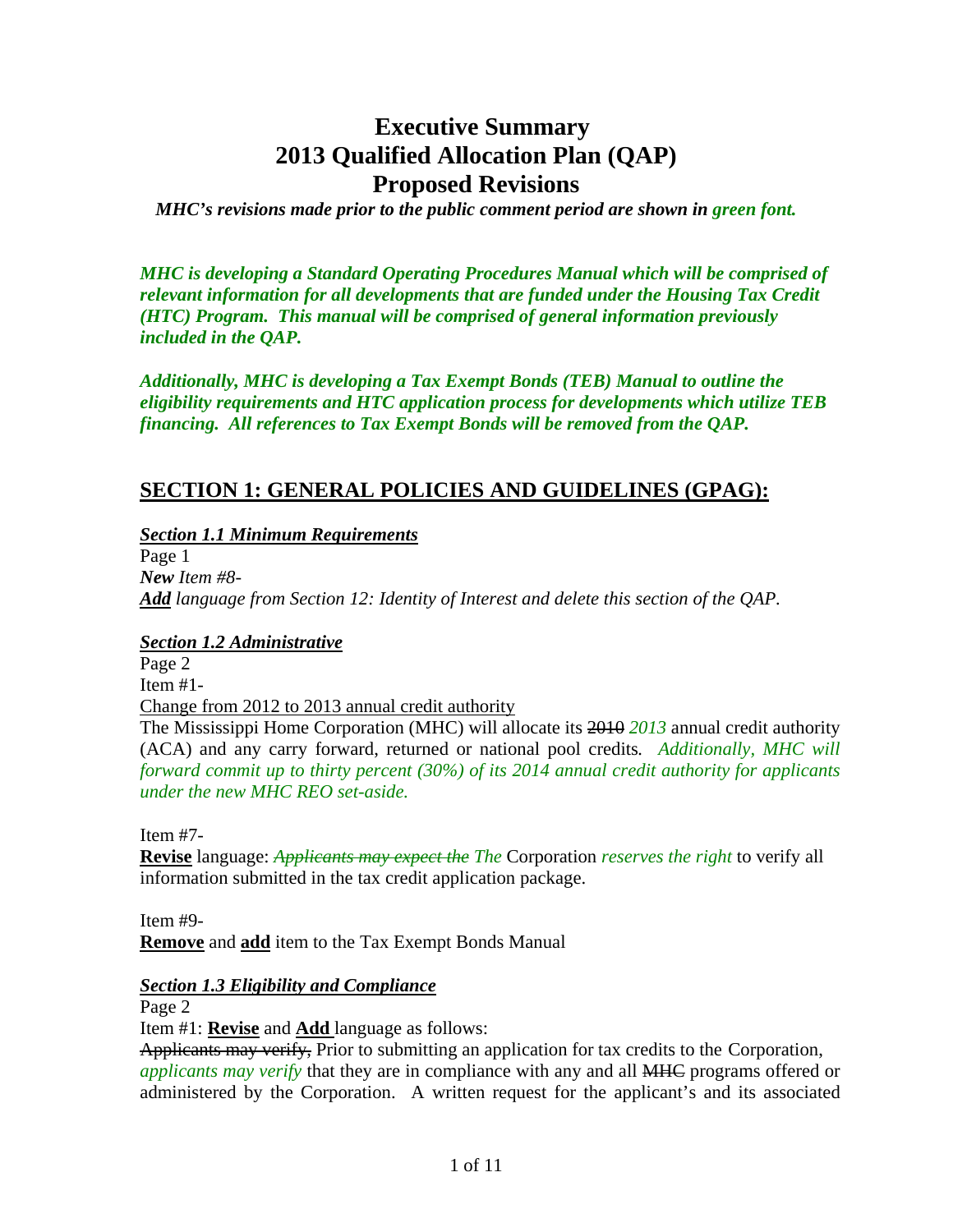entities compliance status must be received by the Corporation at least forty-five (45) days before submission of a tax credit application. This request is not mandatory. If a request is submitted within the time frame mentioned above, applicable research fees will apply. A *per hour* charge of \$55.00 *per hour* will be assessed to cover the cost of researching and processing an applicant's compliance status request. The applicant's compliance status will be verified upon receipt of a tax credit application.

*Applicants will not be eligible for an award of tax credits if there are any outstanding issues of major noncompliance that occurred prior to one hundred twenty (120) days before the close of the application cycle.* 

*Applications that are proposed by an entity with existing major noncompliance findings for the owner, developer, general partner, management entity or consultant that has previously served as owner, developer, or general partner of any development in which they are associated will be disqualified from consideration.* 

*Any applicant that fails to verify compliance status with MHC and subsequently appeals a disqualification due to findings of major noncompliance shall submit the fee required in Section 3 of the QAP along with the notice of appeal.* 

#### *Section 1.4 Development Types*

*(Note: The application form will be edited in accordance with these changes.)* 

Page 5 Item #6 - **Move** to new category entitled *Replacement Housing* as follows:

## *Replacement Housing*

*1. Rehabilitation Replacement housing is a multifamily development shall include any development which has experienced destructive damage or long term deterioration causing which has caused the existing structures to be removed. and new buildings erected on the same site. The new buildings erected must satisfy all new construction requirements including MCC limits and minimum design quality standards. Any consideration for expansion of the site or existing buildings, as well as, an increase* 

*in the number of units/buildings to be placed on the site must obtain MHC prior written approval to be considered as a rehabilitation development.* 

**Move** sentence below to *Acquisition/ Rehabilitation* category

*Any proposed development that requires a conversion from its intended/initial use must meet new construction standards, to the extent possible, for the proposed rehabilitation. These developments will be eligible for the Rehabilitation scoring points.*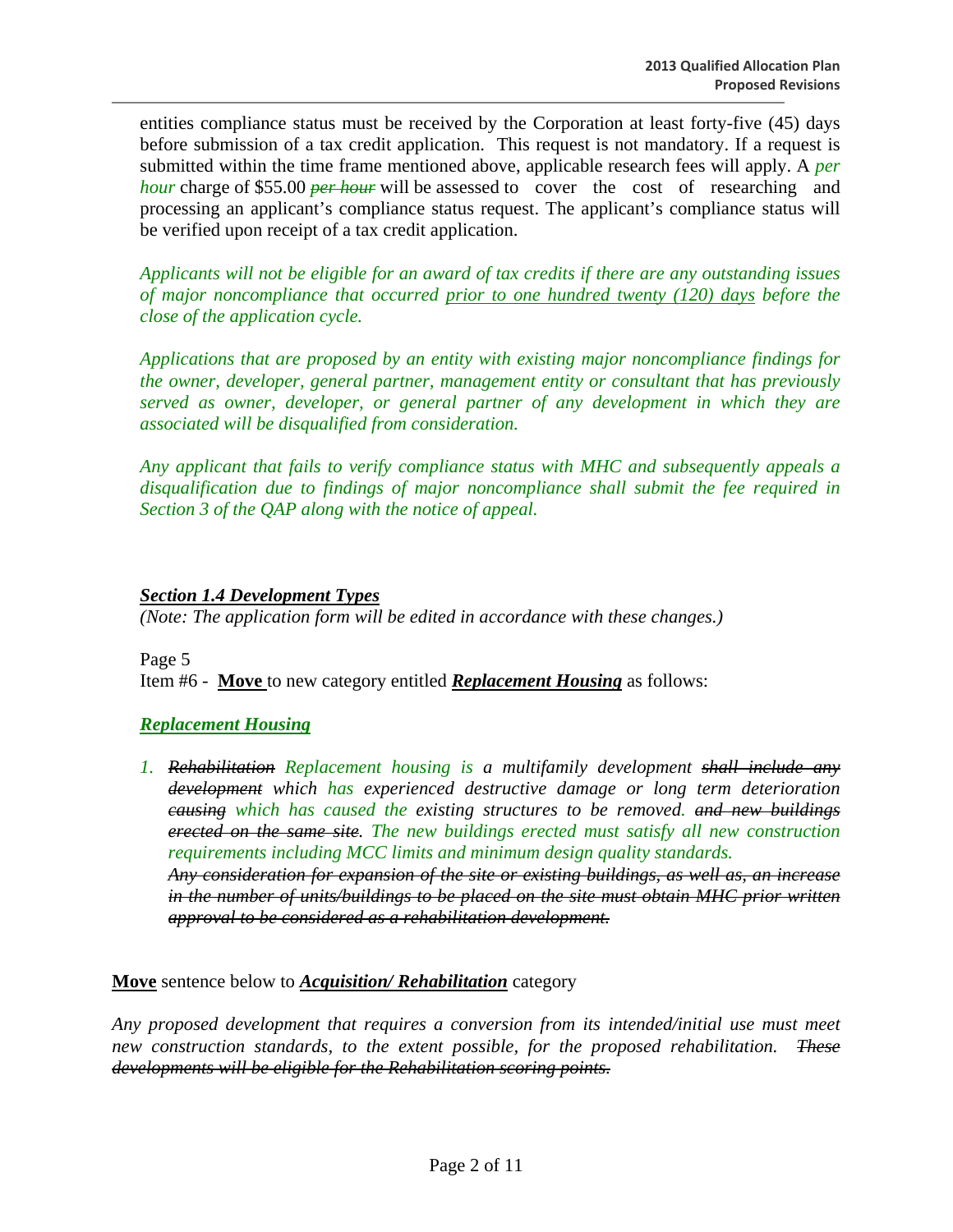**NEW – Add** the following language:

#### *Scattered Sites*

*Scattered site developments are comprised of units/buildings that are noncontiguous. These developments must meet the following requirements:* 

- *1. All units must be rent restricted in accordance with Section 42.*
- *2. All single family units included in the development must be within 1 ½ miles radius of all other units included within the development. Single-family scattered site developments will require prior approval by MHC (Reminder: All waiver requests must be submitted no later than thirty (30) days prior to the cycle opening date).*
- *3. All buildings in the development must be under the ownership of one entity.*
- *4. Each site within the proposed development must meet all applicable Scoring and Threshold criteria.*

#### *Section 1.5 Submission of Application Submission*

Page 6

Item #3 *–* 

**Add** language: *NOTE: MHC will not accept or consider waiver requests for selection criteria items.* 

Page 7 Item #10 *–*  **Revise** language: Failure to include application fee, elect a minimum set aside of rent restricted units, or *properly execute sign* the application *and all required* form*s* will disqualify the application for review during the specified cycle.

#### *Section 1.7 Application Financial Feasibility Review Requirements*

Page 8

Item #1 –

**Revise** language: Construction/rehabilitation hard costs which exceed the Maximum Construction Cost (MCC) per unit by greater than ten percent (10%) must submit architect certified cost justification to the Corporation for review and approval at least *fifteen (15) business thirty (30)* days prior to the application cycle opening date. Failure to receive prior approval will disqualify the application from consideration of the increased costs. The Corporation may limit the allowable tax credit allocation for an application exceeding MHC's calculated maximum construction cost per unit.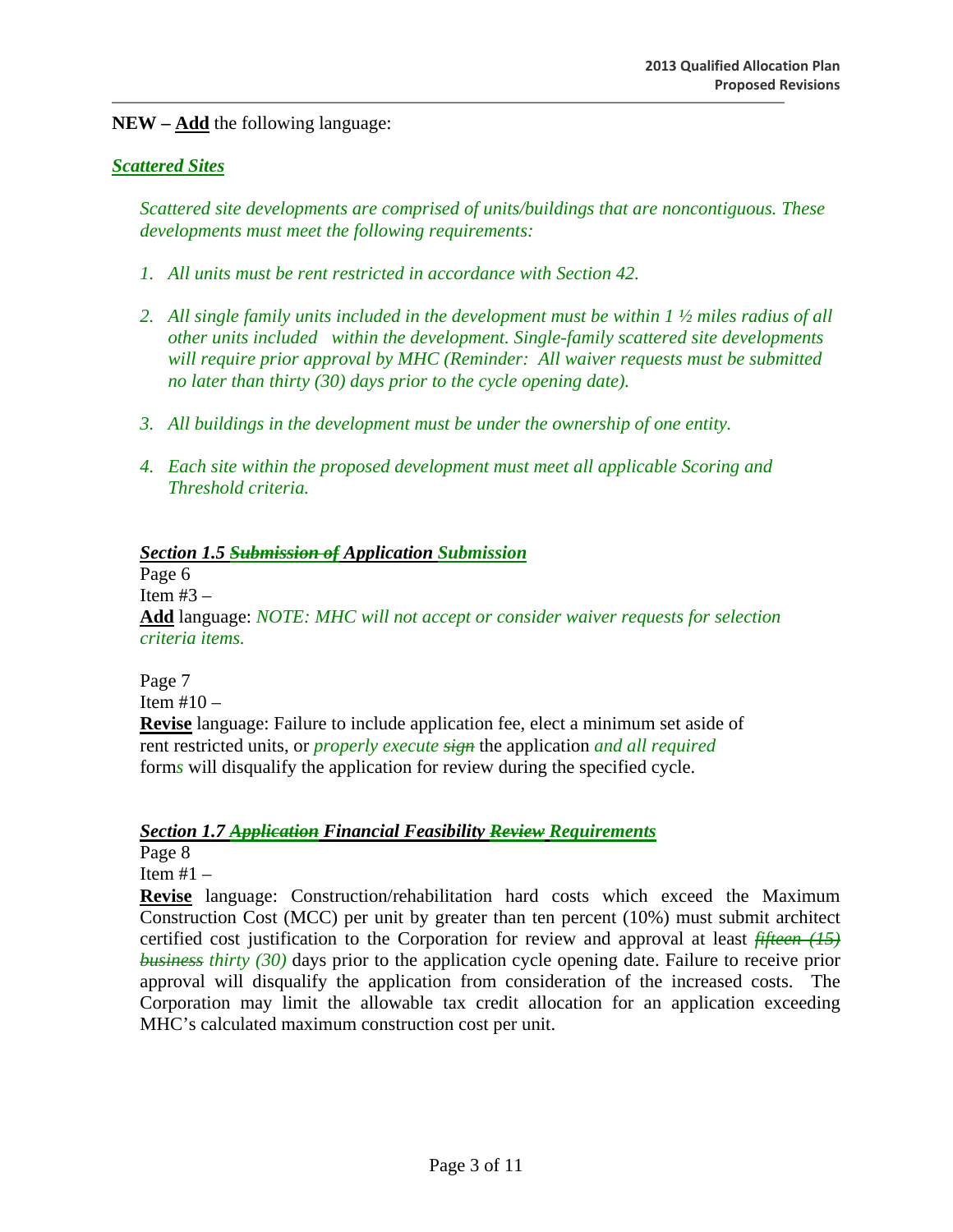## *Section 1.8 Funded Developments*

Page 10

Item  $#6 -$ 

**Revise** language: The Corporation will forward the completed and signed Form 8821 *(Rev. 8-08) (Rev. 10-11)* to the IRS at the following address:

## *Section 1.9 Development Requests*

Page 12 **Remove** and **Add** section to Standard Operating Procedures Manual

# **SECTION 2: DATES AND FEES**

- 1. Page 15, item 2.1 Application Cycle: Change dates of Application Period from April 30-May 4, 2012 to *April 15 – April 19, 2013.*
- 2. Change all listings of 2012 to *2013*.
- 3. Page 15, item 2.2 Technical Assistance:

#### **Revise language:**

All inquiries of MHC allocation staff, regarding the QAP application or its process, must be made *between February 25 - March 29, 2013*. prior to five (5) business days before the cycle's opening date. Technical assistance will not be provided beyond *this time frame*. April 20, 2012. QAP technical assistance inquiries *must* will be received by phone at (601) 718-4657, by fax at (601) 968-0205, or by e-mail at TaxCredits@mshc.com.

4. Page 15, item 2.3 Fees:

**Remove** and **add** the following items to Tax Exempt Bond Manual:

- *\$3,500 Tax Exempt Bond transactions in which MHC is conduit issuer of the Bond*
- *100% of the fee is due at Reservation for Tax Exempt Bond (TEB) developments.*
- 5. Page 16, Chart 1 (Important Dates): Change deadline dates to:

| (30 days before cycle opening date) |
|-------------------------------------|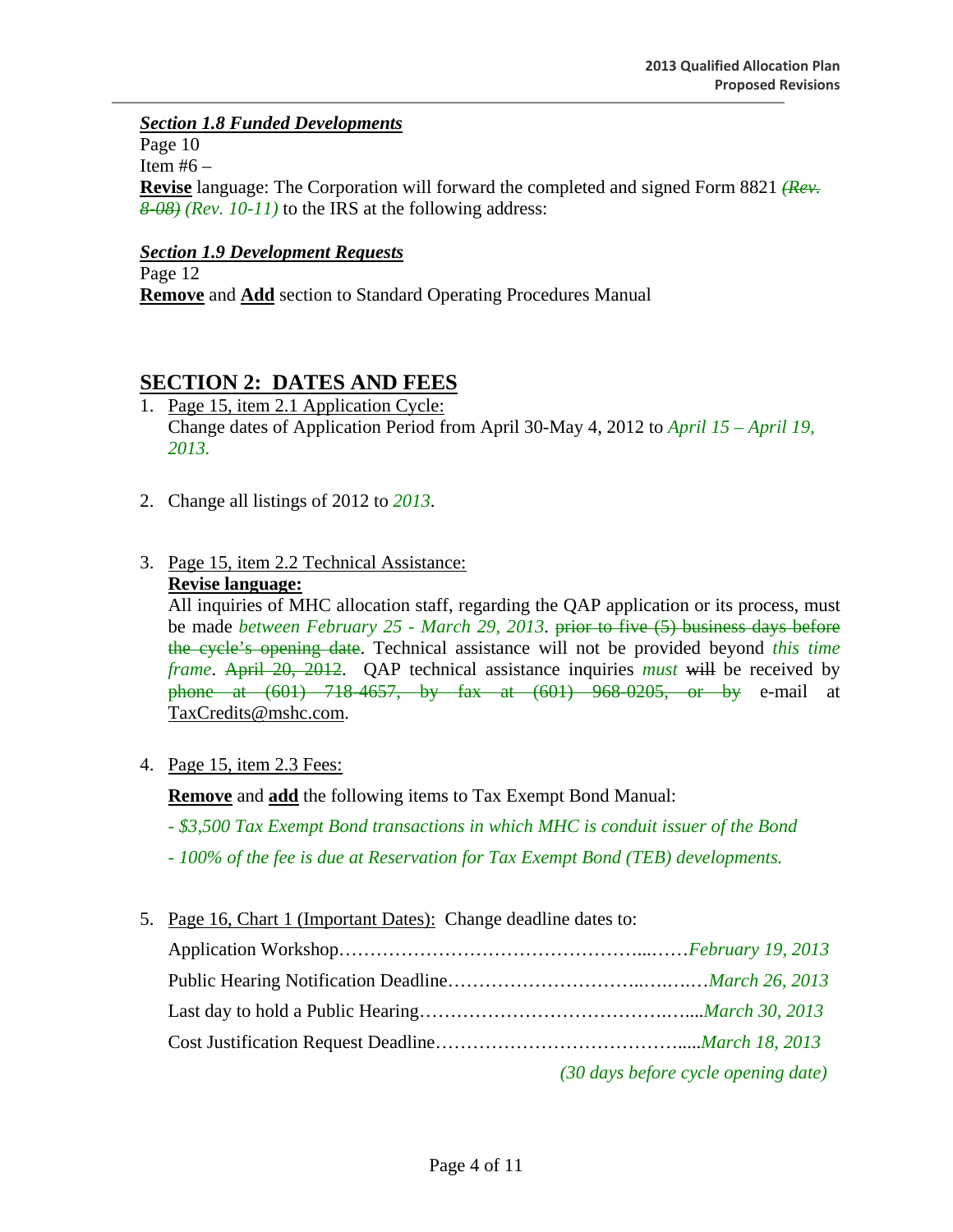|                                                                                          | (30 days before cycle opening date) |  |
|------------------------------------------------------------------------------------------|-------------------------------------|--|
| Technical Assistance Deadline PeriodFebruary $25 - March\ 29$ , $2013 \ @ \ 5:00 \ p.m.$ |                                     |  |
| MHC's Written Response to Waiver Requests  No later than March 29, 2013                  |                                     |  |
|                                                                                          |                                     |  |
|                                                                                          |                                     |  |

#### 6. Page 16, Chart 2 (Fees):

**Remove** and **add** the following items to Tax Exempt Bond Manual:

Item #1 *\$3,500 (TEB) w/ MHC as conduit issuer)* 

Item #2 *100% of the Servicing Fee (TEB)* 

# **SECTION 3: APPEALS** *AND PUBLIC RECORDS REQUESTS*

*Section 3.1 Appeals*  Page 17 Paragraph 2: **Revise** language:

**NEW**- *There is an appeal fee of \$1,250 for developments cited for outstanding major noncompliance which did not submit a compliance status verification request to MHC prior to application submission, as outlined in GPAG #1 under the Eligibility and Compliance section of the QAP*.

*The appeal shall be limited to the content of the initial application and no additional*  documentation will be accepted by the Corporation. If the Corporation is required to request *supplemental information to clarify the appealed item, the applicant will only receive half of the scoring item's point value if the points are reinstated.* 

*Section 3.2 Public Record Requests* **Remove** and **add** section to Standard Operating Procedures Manual

## **SECTION 4: TAX EXEMPT BONDS**

**Remove** and **add** section to Tax Exempt Bond Manual

## **SECTION 5: ACA (ANNUAL PER CAPITA AUTHORITY) SET-ASIDES**

Change all reference to 2012 to *2013*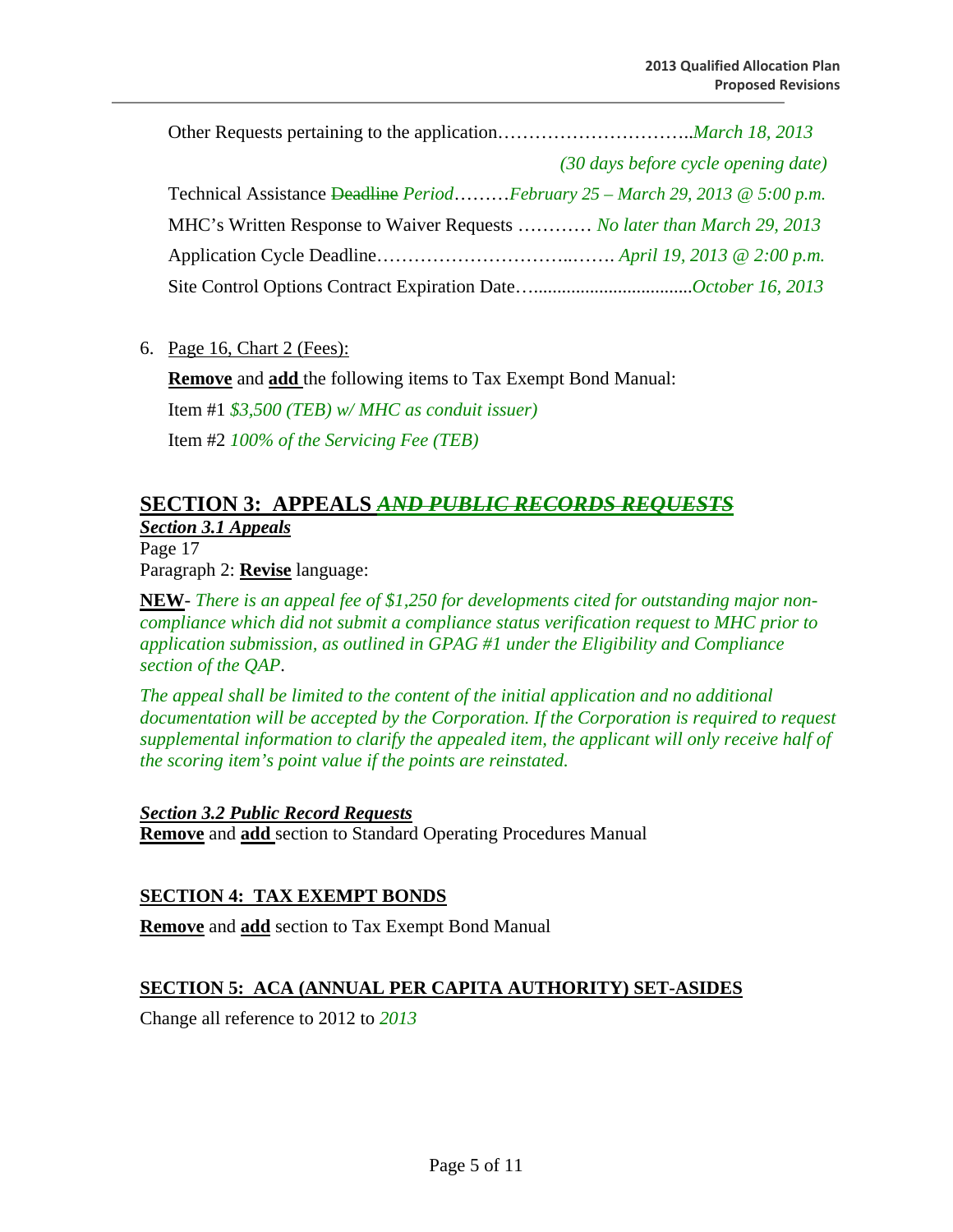*ADD New – MHC's Real Estate Owned (REO) Set- Aside to forward commit up to thirty percent (30%) of 2014 annual credit authority. There will be a listing of available properties posted on our website prior to January 1, 2012. Due to the limited number of properties available, MHC will amend existing Site Control requirements for the REO Set-Aside. In place of the existing requirement that applicants provide evidence of control of the proposed site; MHC will allow multiple parties to contract for the purchase of REO property contingent upon the award of tax credits. All other Site Control requirements will remain in effect.* 

#### **SECTION 6: MHC REVIEW PROCEDURES**

Page 21

Item *6.1 Notification of Scoring and Threshold* – **Revise** language:

*The Corporation will advise an applicant of points scored and subsequently, of any deficiency in Threshold Requirements via fax at the number supplied, by the applicant, in the application. The applicant will not be permitted to submit any additional information relating to Selection Criteria points, but will have the opportunity to correct and return a deficient threshold item to the Corporation via FAX to (601) 968-0205 e-mail to TaxCredits@mshc.com or hand delivery within the time frame requested in the notice of deficiency, typically 24 hours or less. In addition, two (2) points will be deducted for each deficient threshold requirement item.*

## **SECTION 7: SELECTION CRITERIA**

Page 24

Item  $#3 -$ 

**Revise** language: Development site is located in a zip code which has not had any tax credit developments funded or PIS from calendar years *2007-2011 2008-2012 (See chart at the end of this section)*.

Page 26

Item  $#6 -$ 

**Add** language: *Applicant must provide a certified letter from architect/engineer stating that the development will be built at a minimum to the ICC 700-2008 National Green Building Standard, Bronze level.* 

Item  $#7 -$ **Delete**: *Lost Housing* Scoring Component.

Page 27 Item #9 - **Replace:** *Rehabilitation* scoring component with **Endangered Housing**. – **Move** language for scattered site deals to *Section 1.4 Development Types*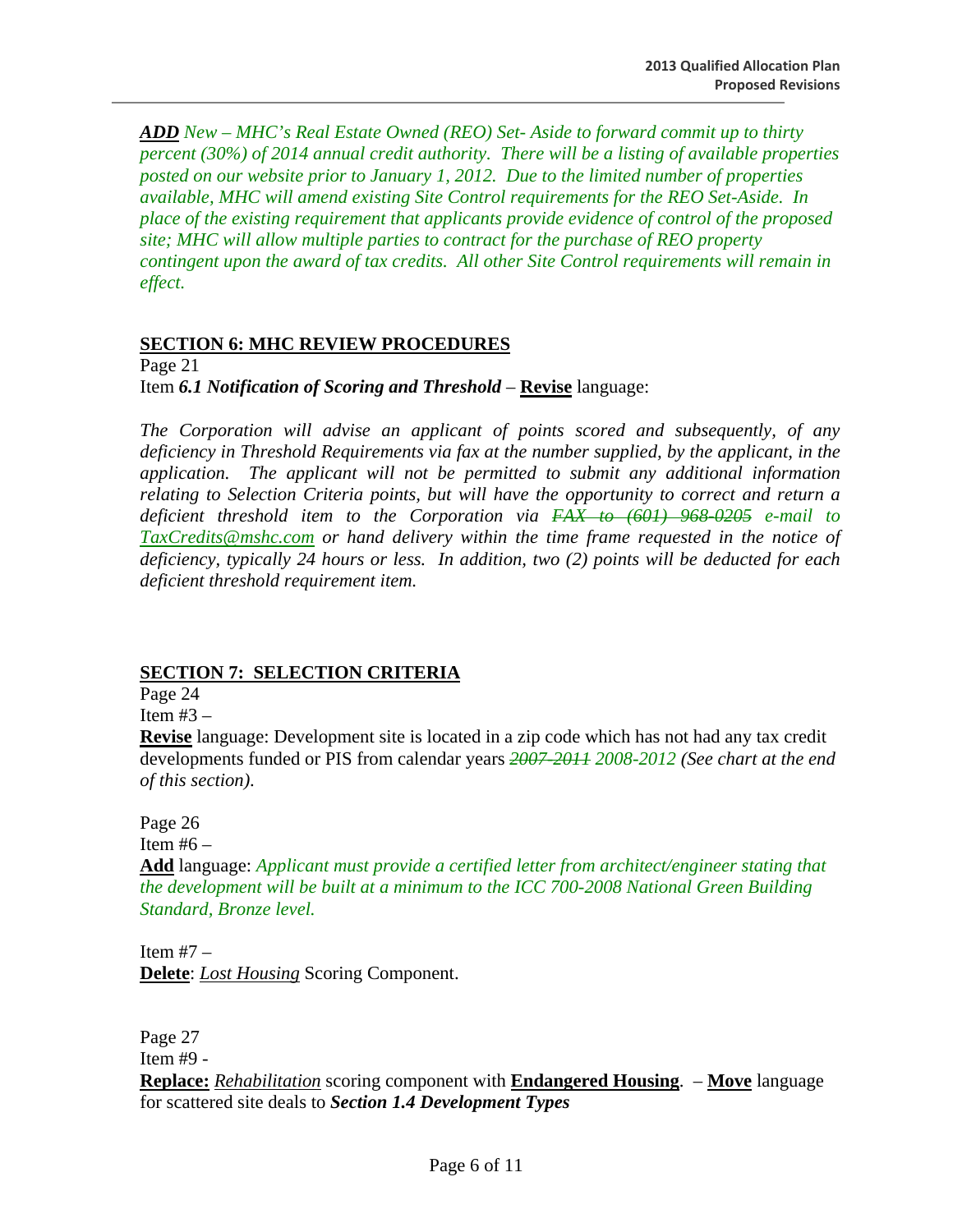## *Endangered Housing (10 points)*

*The development is a multifamily or single family rehabilitation development that has been identified as endangered by HUD or RD. Applicant must provide a letter of confirmation from the applicable agency.* 

Page 29 Item #11- Change Historic scoring item points from 20 points to *10 points* 

Item #12

Revise language: *20%/> (15%/>)* **of the units at** *50% (30%)* **AMI (10 points)**

The development sets aside at least *twenty* fifteen percent *(20%) (15%)* of the units for persons *at or below fifty whose income does not exceed thirty* percent *(50%) (30%)* of the Area Median Gross Income of the county where the development is located. Additionally, the owner agrees to execute an Extended Land Use Agreement committing to serve tenants at this income level for a period of forty (40) years or longer. To receive points, applicants must elect items **G (2) (a)** and **H** on page A11 of the application form. Single family lease purchase developments are not eligible for points under this category.

Item  $#13 -$ **Delete**: *Large Families* Scoring Component.

Item  $#14 -$ **Delete**: *Mixed –Income Developments* Scoring Component.

Page 30 Item  $#15 -$ *Elderly/Persons with Disabilities* **Delete** the following language:  *a. The development must provide established policies and procedures, which demonstrate intent to provide facilities and services that support elderly residents/persons with disabilities.* 

*NOTE: No development is eligible for both large family and elderly points.*

Page 31

Item  $#16 -$ 

**Revise** language: Additionally, all members of the general partner must be in good standing with all MHC programs. Development experience points will not be awarded if a principal of the general partner entity has any outstanding major noncompliance issues which occurred *any time* prior to *one hundred twenty (120) days before the close of the application cycle. January 1, 2013.*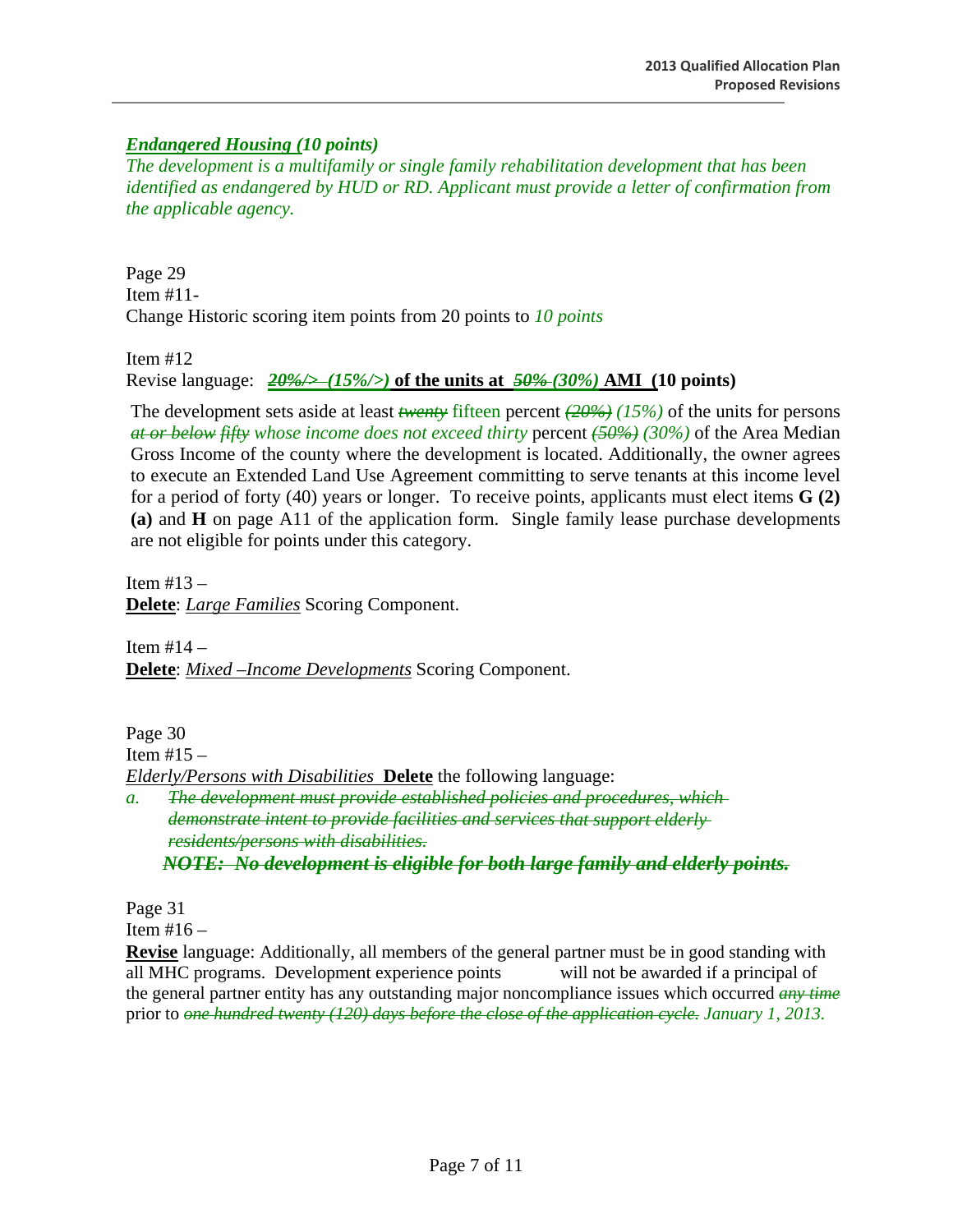#### Item  $#17 -$

**NEW** language:

*Management Performance (Up to 20 points)* 

 *The applicant secures a contract from an experienced management company which has previous experience in managing the type of housing proposed. This experience must be documented on the Management Performance Form (Attachment 7).* 

*1) Management company currently manages at least one (1) housing tax credit property. (10 points) Note: To qualify for these points the management must have begun no later than January 1, 2012.* 

*2) There are no outstanding 8823 findings or non-compliance findings for other Affordable Housing Programs (i.e. HUD, USDA/RD) which occurred prior to January 1, 2013. Please note that management entities who are not currently managing at least one (1) property or those that have not been monitored prior to December 31, 2012 will not qualify for these points. (5 points)*

 *3) The management contact person listed on the application form has at least one (1) of the following HTC Certifications (5 points):* 

 *a. Housing Credit Certified Professional (HCCP)* 

 *b. Certified Credit Compliance Professional (C3P)* 

 *c. Specialist in Housing Credit Management (SHCM)* 

Item  $#19 -$ 

**Revise** language:

#### *MHC* **Preservation Revolving Loan Fund**

For developments proposing acquisition/rehabilitation or rehabilitation of USDA Section 515 housing, and which have received a financial commitment from the *MHC* Preservation Revolving Loan Fund. *(Note: This scoring component is subject to availability of funds.)* 

Page 32 Item #20 – **Delete**: *Additional Financing* Scoring Component **Add** *NEW – Maximized Financing (Maximum 15 points) The development's total permanent financing sources meet one (1) of the following categories:* 

| $\blacktriangleright$ Above 30% | 15 points |
|---------------------------------|-----------|
| $\triangleright$ 21% - 30%      | 10 points |
| $\triangleright$ 11% - 20%      | 5 points  |

*NOTE: Receipt of federal grants will reduce the development's eligible basis.* 

Item #21- **Update**: Over Concentrated County/Zip Codes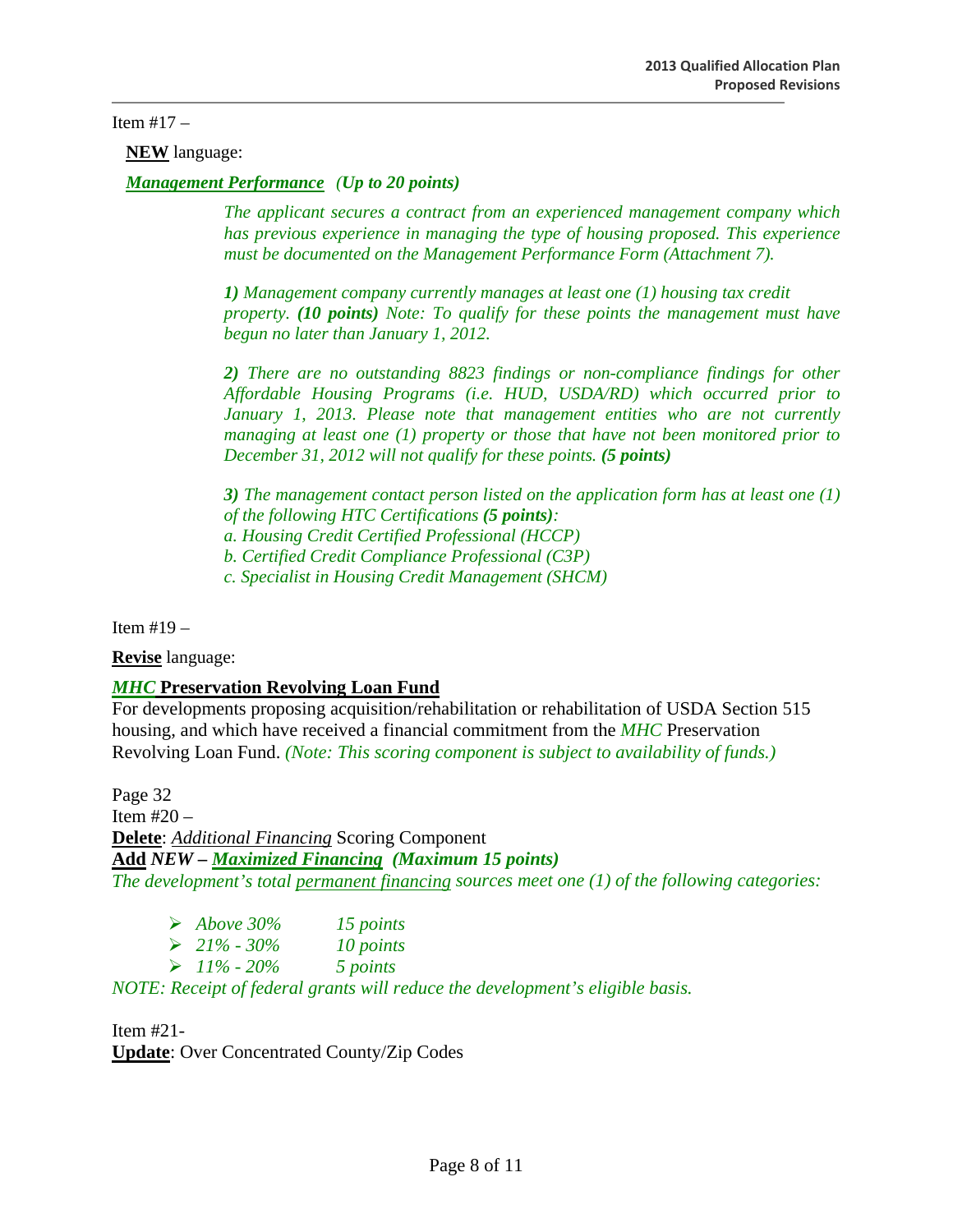Page 33 Item #22- **Revise** language:

 f. Owners/developers who *have previously been were* awarded credits *from beginning* in calendar year 2011 *for developments* that *do did* not meet the 15 month fifty percent (50%) completion requirement (**5 points** *deduction* **per deficient development) Note: This deduction will be applied** *at the time of* **application submission** *only one time for each development which does not meet the 15 month benchmark. for each application submitted in the cycle. Scoring deduction will be applied regardless of any waivers /extensions granted.*

# **SECTION 8: THRESHOLD FACTORS**

Page 37

Item #2 – Site Control

**Item A. Contracts**: Change language in first paragraph regarding development site information from "development information provided" to "physical location identified".

**Item B. Ownership Structure**: Add requirement of Certificates of good standing issued by the Mississippi Secretary of State along with other required items.

Page 38 Item #4 – *Documentation of Need renamed to Market Study*

# **SECTION 9: APPLICATION AND PRO FORMA**

Page 42

**Revise** and **delete** introductory language as necessary. Also, this language will be removed and incorporated into the General Policies and Guidelines where applicable.

# **SECTION 10: FINANCIAL FEASIBILITY STANDARDS**

Page 44

Item *10.3 Replacement Reserves –* **Add** language: The following minimum *contributions must be used reserves are required for all HTC units in the development, including staff units:* 

Rehabilitation (\$300 per unit) New Construction-Elderly (\$250 per unit) New Construction-Family (\$300 per unit)

Page 47

Item *10.6 Per Unit Cost* – **Revise** language:

*REMINDER: General Policy and Guideline 1.7.1 states, "Construction/rehabilitation hard costs which exceed the Maximum Construction Cost (MCC) per unit by greater than ten percent (10%) must submit architect certified cost justification to the Corporation for review and*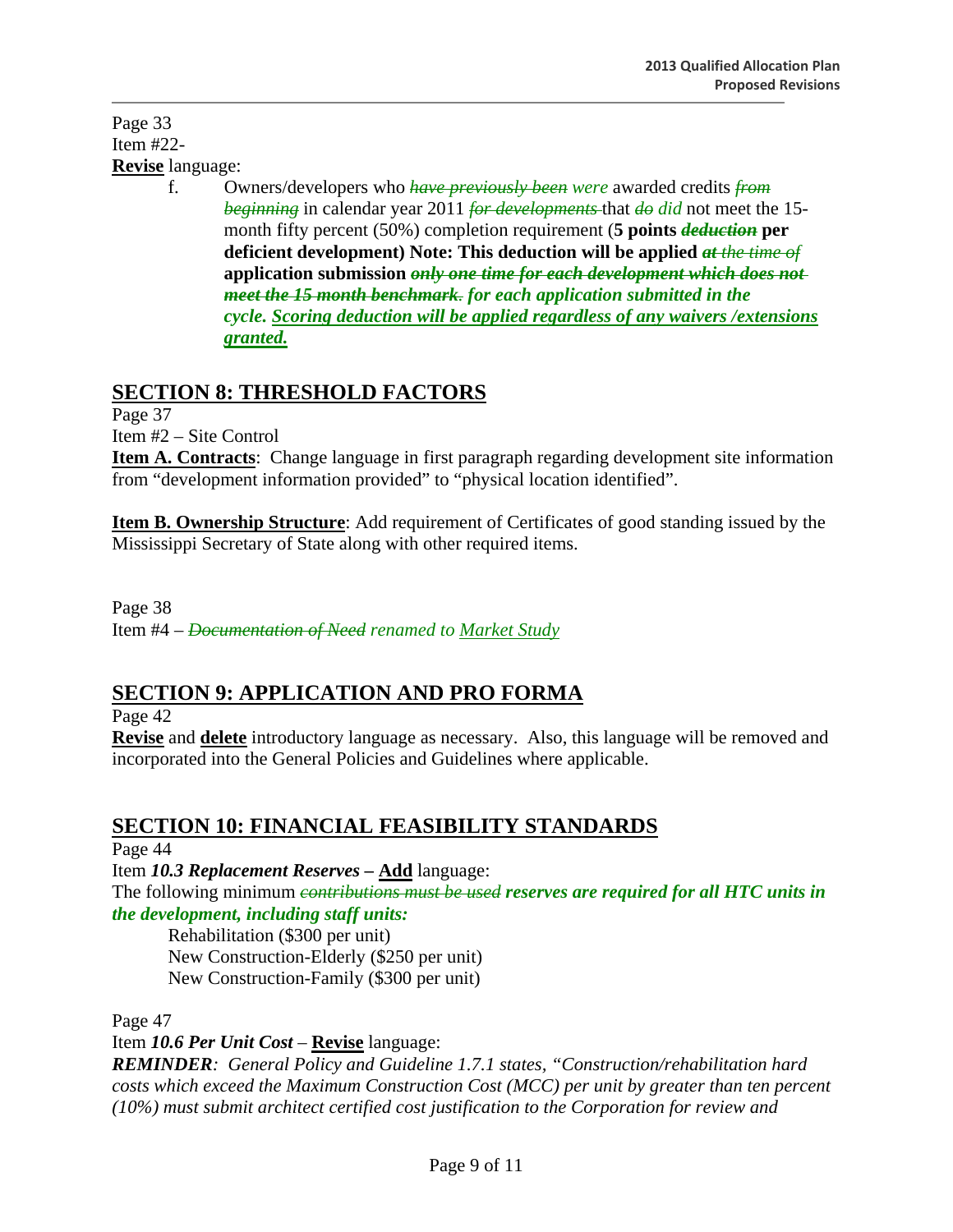*approval at least fifteen (15) business thirty (30) days prior to the application cycle opening date. Failure to receive prior approval will disqualify the application from consideration of the increased costs. The Corporation may limit the allowable tax credit allocation to those applications exceeding MHC's calculated maximum construction cost per unit."*

# **SECTION 11: LIMITATIONS**

**Remove** Section and **Add** language to *Introduction* statement of the QAP.

## **SECTION 12: IDENTITY OF INTEREST**

**Remove** Section and **Add language** to *Section 1.1 Minimum Requirements* 

## **SECTION 14: DEVELOPMENT REPORTING STANDARDS**

**Remove** and **add** section to Standard Operating Procedures Manual

## **SECTION 15: FORM 8609 REQUEST DOCUMENTS**

**Remove** and **add** section to Standard Operating Procedures Manual

## **SECTION 16: COMPLIANCE MONITORING PLAN SUMMARY**

Page 78

#### *Certification and Review:* **Revise** language:

 During lease-up, an owner of a development/building(s) receiving an allocation of HTCs will be required to submit to the Corporation for review a Quarterly Status report detailing lease-up activity of a development. This report documents project activity during the lease-up period and commences on the  $15<sup>th</sup>$  day of the month after the quarter in which the first building places in service. An owner is required to submit the Quarterly Status Report until the *later of the development receipt of IRS Form 8609 or 100% occupancy fifteenth day of the month immediately following the quarter in which the development met its initial targeted applicable fraction* (provided the development is in compliance and has resolved all compliance matters during this period). Upon meeting these requirements, the Corporation will convert the development to reporting on an annual basis. See Chapter 7 of the Compliance Monitoring Plan for more details.

Page 80

#### *Monitoring Fees* – **Add** language:

f. The Corporation will also assess a late fee of \$100.00 per day per development for every day an owner's *report (i.e.* Annual Owner Certification *or Development Financial Analysis Report)* is past due beyond the deadline date prescribed by the Compliance Monitoring division.